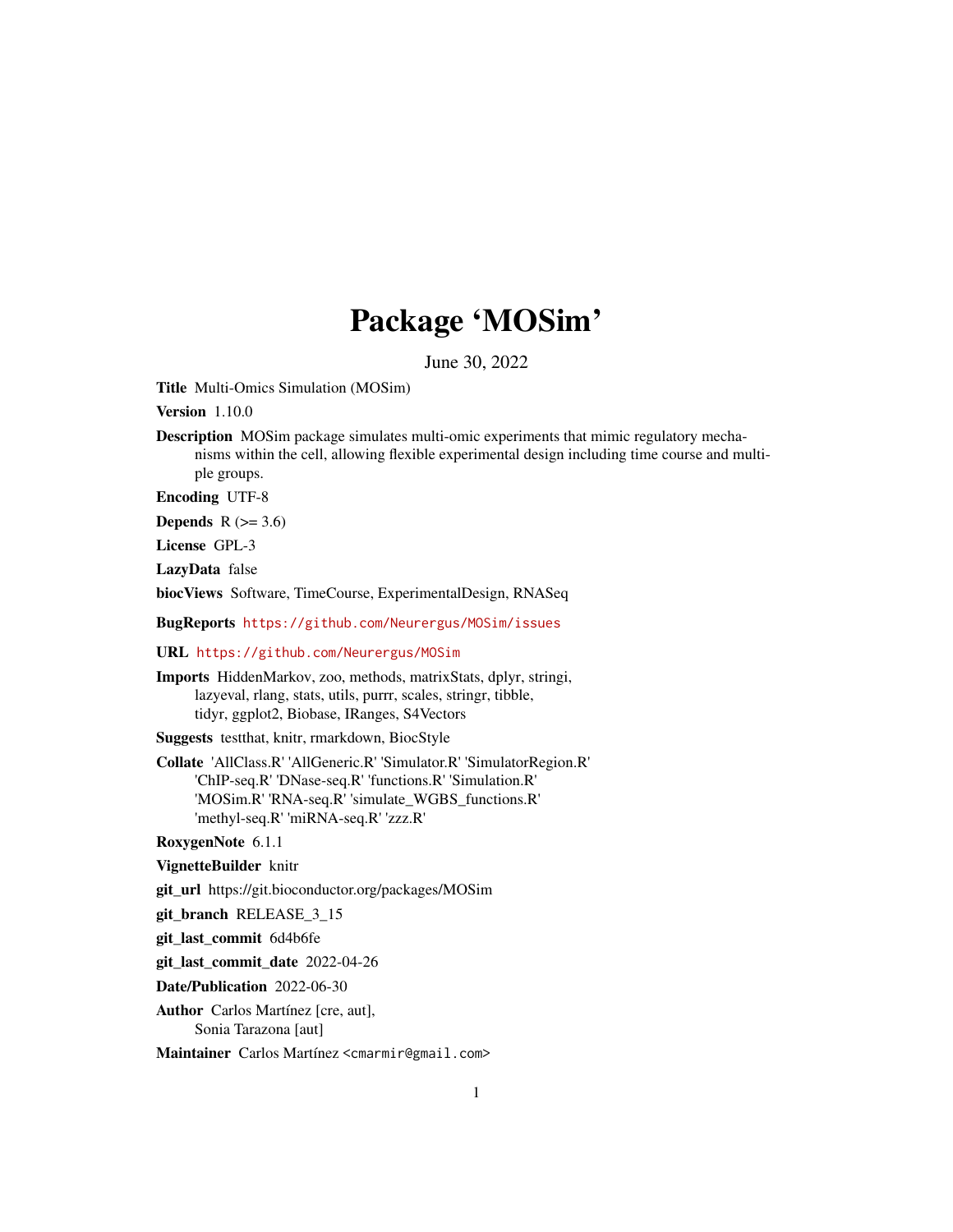### <span id="page-1-0"></span>R topics documented:

| experimental Design $\ldots \ldots \ldots \ldots \ldots \ldots \ldots \ldots \ldots \ldots \ldots \ldots \ldots$ |  |
|------------------------------------------------------------------------------------------------------------------|--|
|                                                                                                                  |  |
|                                                                                                                  |  |
|                                                                                                                  |  |
|                                                                                                                  |  |
|                                                                                                                  |  |
|                                                                                                                  |  |
|                                                                                                                  |  |
|                                                                                                                  |  |
|                                                                                                                  |  |

#### **Index** [11](#page-10-0)

MOSim-package *MOSim*

#### Description

Multiomics simulation package.

experimentalDesign *Retrieves the experimental design*

#### Description

Retrieves the experimental design

#### Usage

experimentalDesign(simulation)

#### Arguments

simulation A MOSimulation object

#### Value

A data frame containing the experimental design used to simulate the data.

#### Examples

```
omic_list <- c("RNA-seq")
rnaseq_simulation <- mosim(omics = omic_list)
# This will be a data frame with RNA-seq counts
```
design\_matrix <- experimentalDesign(rnaseq\_simulation)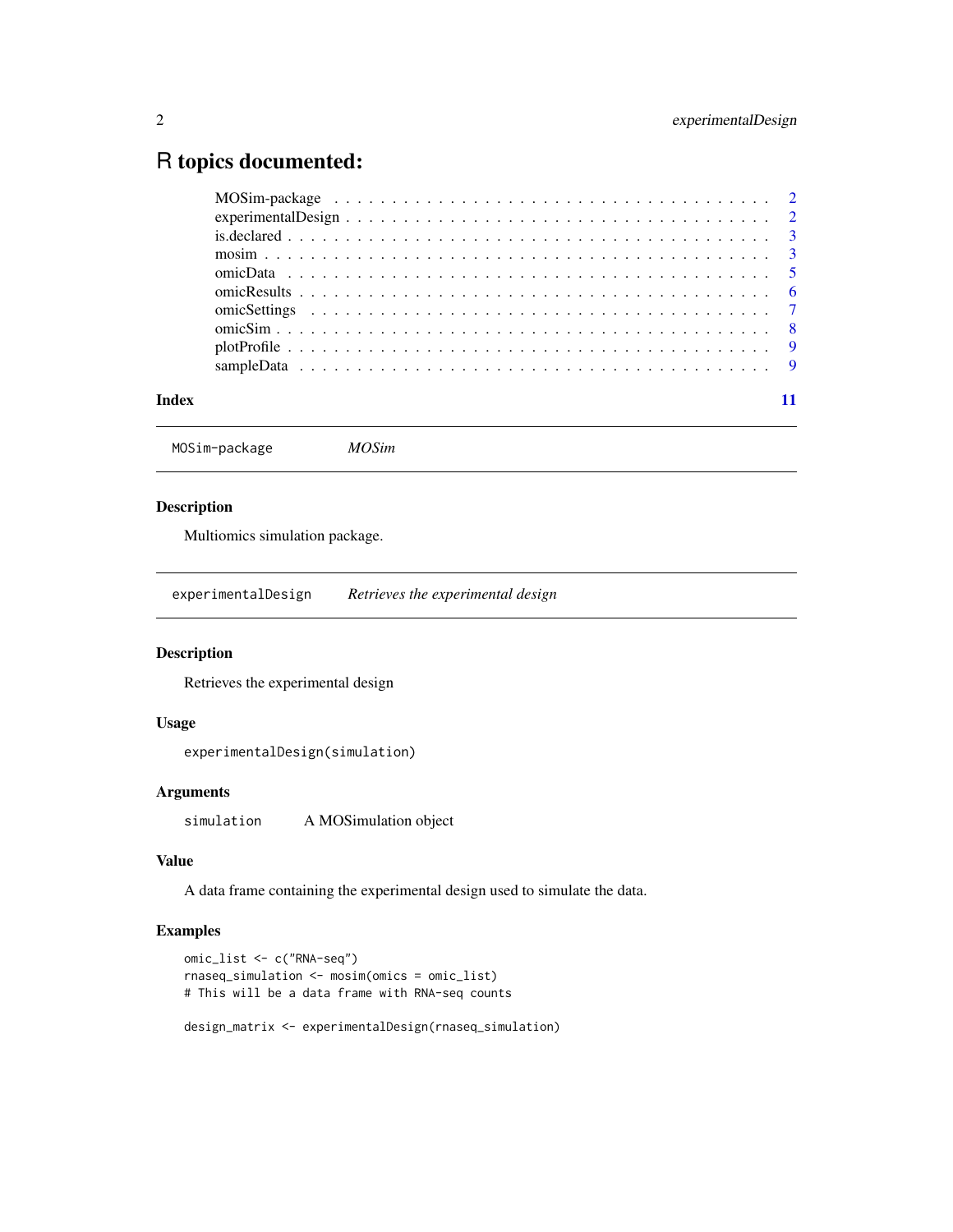<span id="page-2-0"></span>

Check if a variable is declared.

#### Usage

```
is.declared(object, key = NULL)
```
#### Arguments

| object | Variable name to check               |
|--------|--------------------------------------|
| kev    | Optional key to check inside object. |

#### Value

TRUE or FALSE indicating if the variable is initialized & non-empty.

<span id="page-2-1"></span>

#### Description

Performs a multiomic simulation by chaining two actions: 1) Creating the "MOSimulation" class with the provided params. 2) Calling "simulate" method on the initialized object.

#### Usage

```
mosim(omics, omicsOptions, diffGenes, numberReps, numberGroups, times,
 depth, profileProbs, minMaxFC, TFtoGene)
```
#### Arguments

| omics        | Character vector containing the names of the omics to simulate, which can<br>be "RNA-seq", "miRNA-seq", "DNase-seq", "ChIP-seq" or "Methyl-seq" (e.g.<br>$c("RNA-seq", "miRNA-seq"))$ . It can also be a list with the omic names as<br>names and their options as values, but we recommend to use the argument omic-<br>Sim to provide the options to simulated each omic. |
|--------------|-----------------------------------------------------------------------------------------------------------------------------------------------------------------------------------------------------------------------------------------------------------------------------------------------------------------------------------------------------------------------------|
| omics0ptions | List containing the options to simulate each omic. We recommend to apply<br>the helper method omicSim to create this list in a friendly way, and the function<br>omicData to provide custom data (see the related sections for more information).<br>Each omic may have different configuration parameters, but the common ones<br>are:                                     |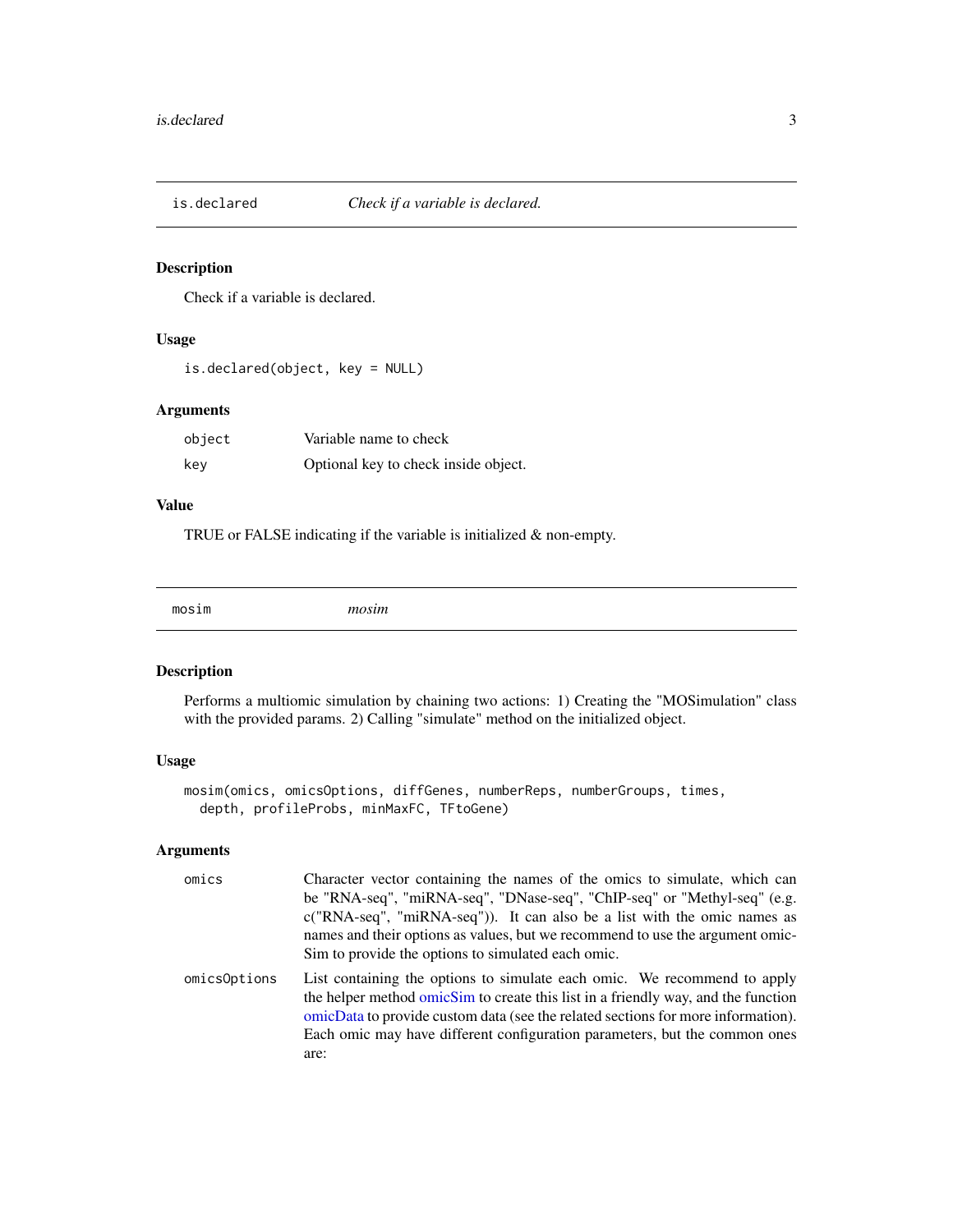<span id="page-3-0"></span>

|              | simuData/idToGene Seed sample and association tables for regulatory omics.<br>The helper function omicData should be used to provide this information<br>(see the following section).                  |
|--------------|--------------------------------------------------------------------------------------------------------------------------------------------------------------------------------------------------------|
|              | regulatorEffect For regulatory omics. List containing the percentage of effect<br>types (repressor, activator or no effect) over the total number of regulators.<br>See vignette for more information. |
|              | totalFeatures Number of features to simulate. By default, the total number of<br>features in the seed dataset.                                                                                         |
|              | depth Sequencing depth in millions of reads. If not provided, it takes the global<br>parameter passed to mosim function.                                                                               |
|              | <b>replicateParams</b> List with parameters $a$ and $b$ for adjusting the variability in<br>the generation of replicates using the negative binomial. See vignette for<br>more information.            |
| diffGenes    | Number of differentially expressed genes to simulate, given in percentage (0 -<br>1) or in absolute number $(> 1)$ . By default 0.15                                                                   |
| numberReps   | Number of replicates per experimetal condition (and time point, if time series<br>are to be generated). By default 3.                                                                                  |
| numberGroups | Number of experimental groups or conditions to simulate.                                                                                                                                               |
| times        | Vector of time points to consider in the experimental design.                                                                                                                                          |
| depth        | Sequencing depth in millions of reads.                                                                                                                                                                 |
| profileProbs | Numeric vector with the probabilities to assign each of the patterns. Defaults to<br>0.2 for each.                                                                                                     |
| minMaxFC     | Numeric vector of length 2 with minimum and maximum fold-change for dif-<br>ferentially expressed features, respectively.                                                                              |
| TFtoGene     | A logical value indicating if default transcription factors data should be used<br>(TRUE) or not (FALSE), or a 3 column data frame containing custom associa-<br>tions. By default FALSE.              |

#### Value

Instance of class "MOSimulation" containing the multiomic simulation data.

#### Examples

```
moSimulation <- mosim(
   omics = c("RNA-seq"),
   numberReps = 3,
   times = c(0, 2, 6, 12, 24))
# Retrieve simulated count matrix for RNA-seq
dataRNAseq <- omicResults(moSimulation, "RNA-seq")
```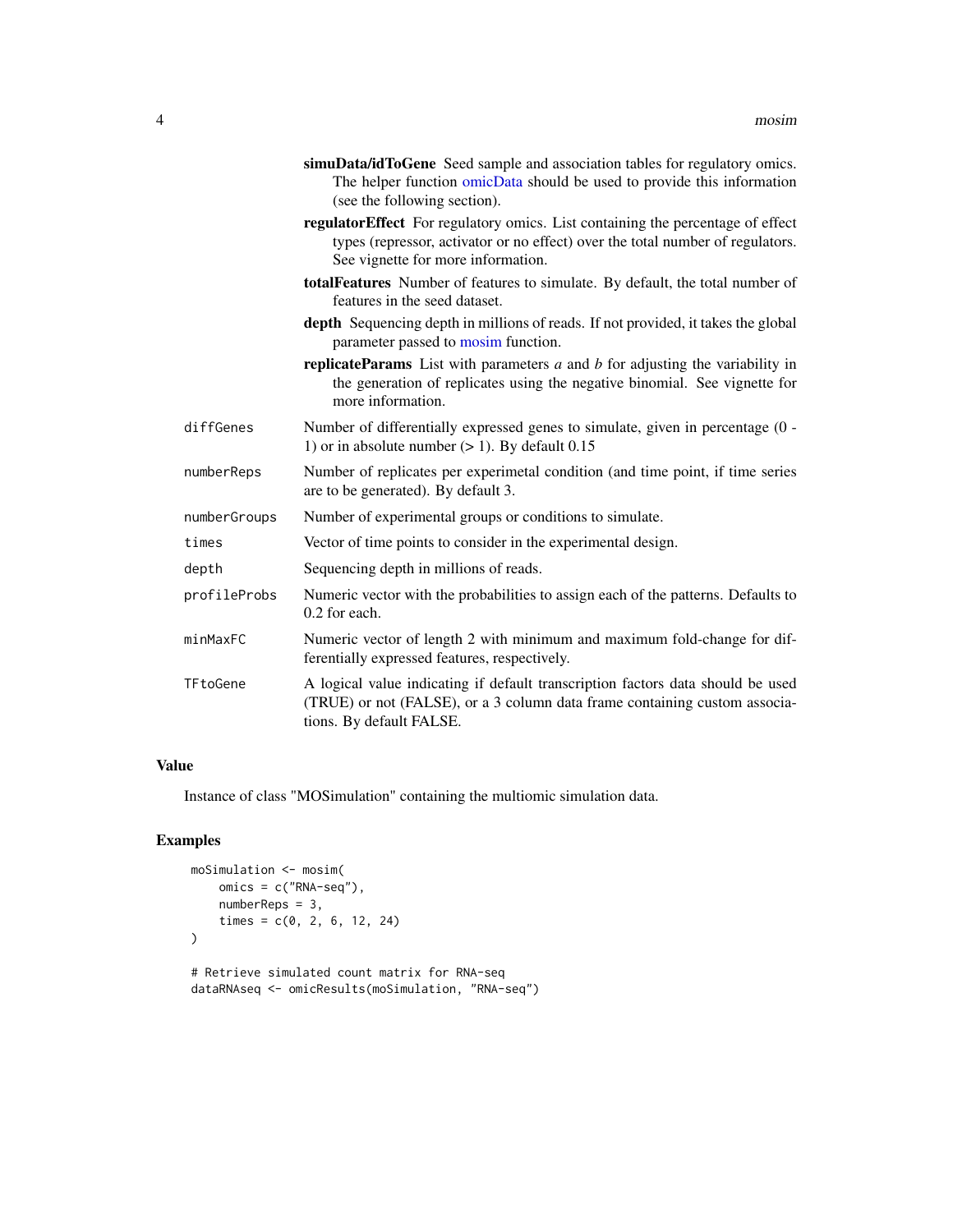<span id="page-4-1"></span><span id="page-4-0"></span>

Set customized data for an omic.

#### Usage

omicData(omic, data = NULL, associationList = NULL)

#### Arguments

| omic            | The name of the omic to provide data.                                                                                                                          |
|-----------------|----------------------------------------------------------------------------------------------------------------------------------------------------------------|
| data            | Data frame with the omic identifiers as row names and just one column named<br>Counts containing numeric values used as initial sample for the simulation.     |
| associationList |                                                                                                                                                                |
|                 | Only for regulatory omics, a data frame with 2 columns, the first called contain-<br>ing the regulator ID and the second called Gene with the gene identifier. |

#### Value

Initialized simulation object with the given data.

#### Examples

```
# Take a subset of the included dataset for illustration
# purposes. We could also load it from a csv file or RData,
# as long as we transform it to have 1 column named "Counts"
# and the identifiers as row names.
data(sampleData)
custom_rnaseq <- head(sampleData$SimRNAseq$data, 100)
# In this case, 'custom_rnaseq' is a data frame with
# the structure:
head(custom_rnaseq)
## Counts
## ENSMUSG00000000001 6572
## ENSMUSG00000000003 0
## ENSMUSG00000000028 4644
## ENSMUSG00000000031 8
## ENSMUSG00000000037 0
## ENSMUSG00000000049 0
```
# The helper 'omicData' returns an object with our custom data. rnaseq\_customdata <- omicData("RNA-seq", data = custom\_rnaseq)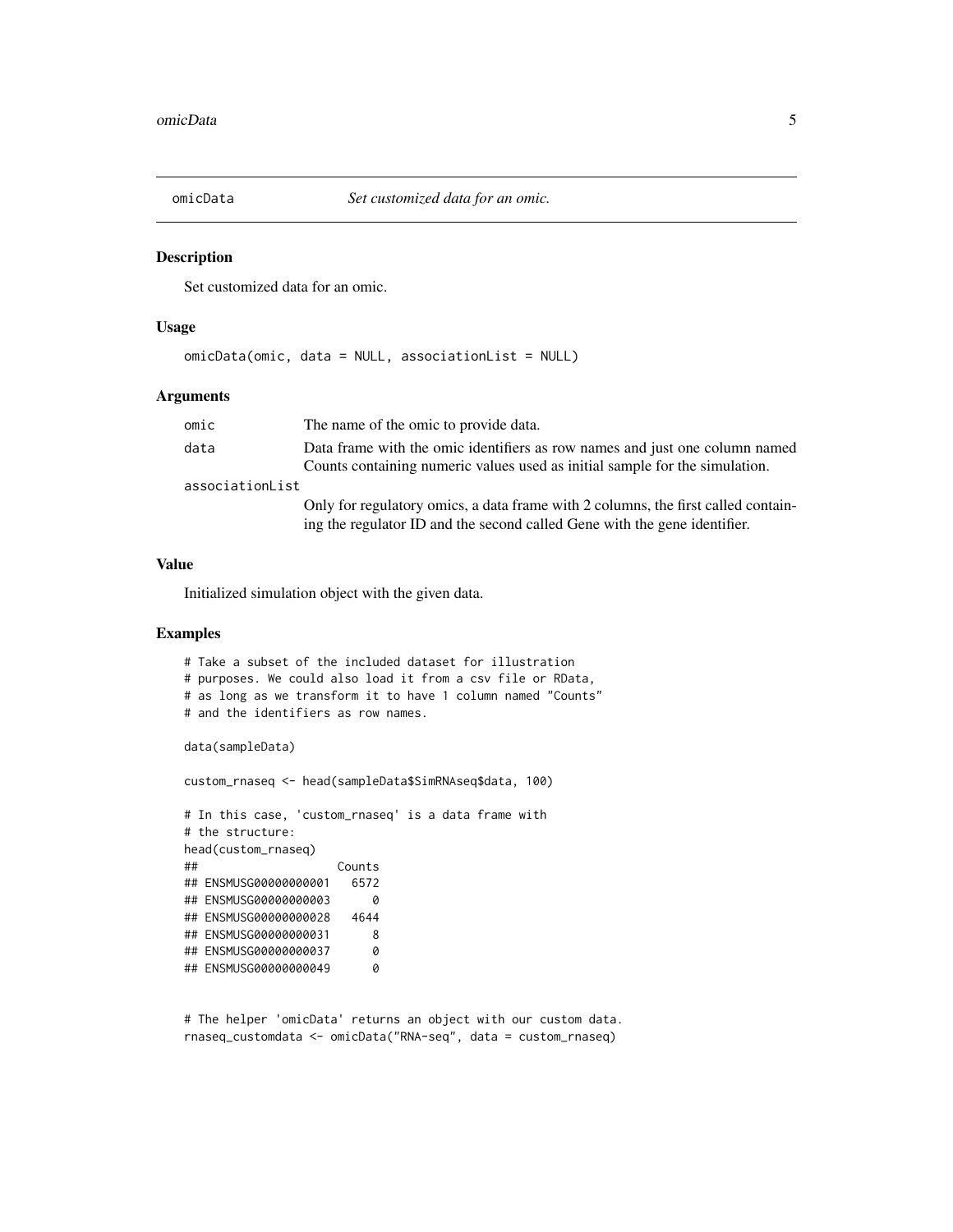<span id="page-5-0"></span>

Retrieves the simulated data.

#### Usage

```
omicResults(simulation, omics = NULL, format = "data.frame")
```
#### Arguments

| simulation | A MOSimulation object.                            |
|------------|---------------------------------------------------|
| omics      | List of the omics to retrieve the simulated data. |
| format     | Type of object to use for returning the results   |

#### Value

A list containing an element for every omic specifiec, with the simulation data in the format indicated, or a numeric matrix with simulated data if the omic name is directly provided.

#### Examples

```
omic_list <- c("RNA-seq")
rnaseq_simulation <- mosim(omics = omic_list)
#' # This will be a data frame with RNA-seq counts
rnaseq_simulated <- omicResults(rnaseq_simulation, "RNA-seq")
# Group1.Time0.Rep1 Group1.Time0.Rep2 Group1.Time0.Rep3 ...
# ENSMUSG00000073155 4539 5374 5808 ...
# ENSMUSG00000026251 0 0 0 ...
# ENSMUSG00000040472 2742 2714 2912 ...
# ENSMUSG00000021598 5256 4640 5130 ...
# ENSMUSG00000032348 421 348 492 ...
# ENSMUSG00000097226 16 14 9 ...
# ENSMUSG00000027857 0 0 0 ...
# ENSMUSG00000032081 1 0 0 0 ...
# ENSMUSG00000097164 794 822 965 ...
```
# ENSMUSG00000097871 0 0 0 ...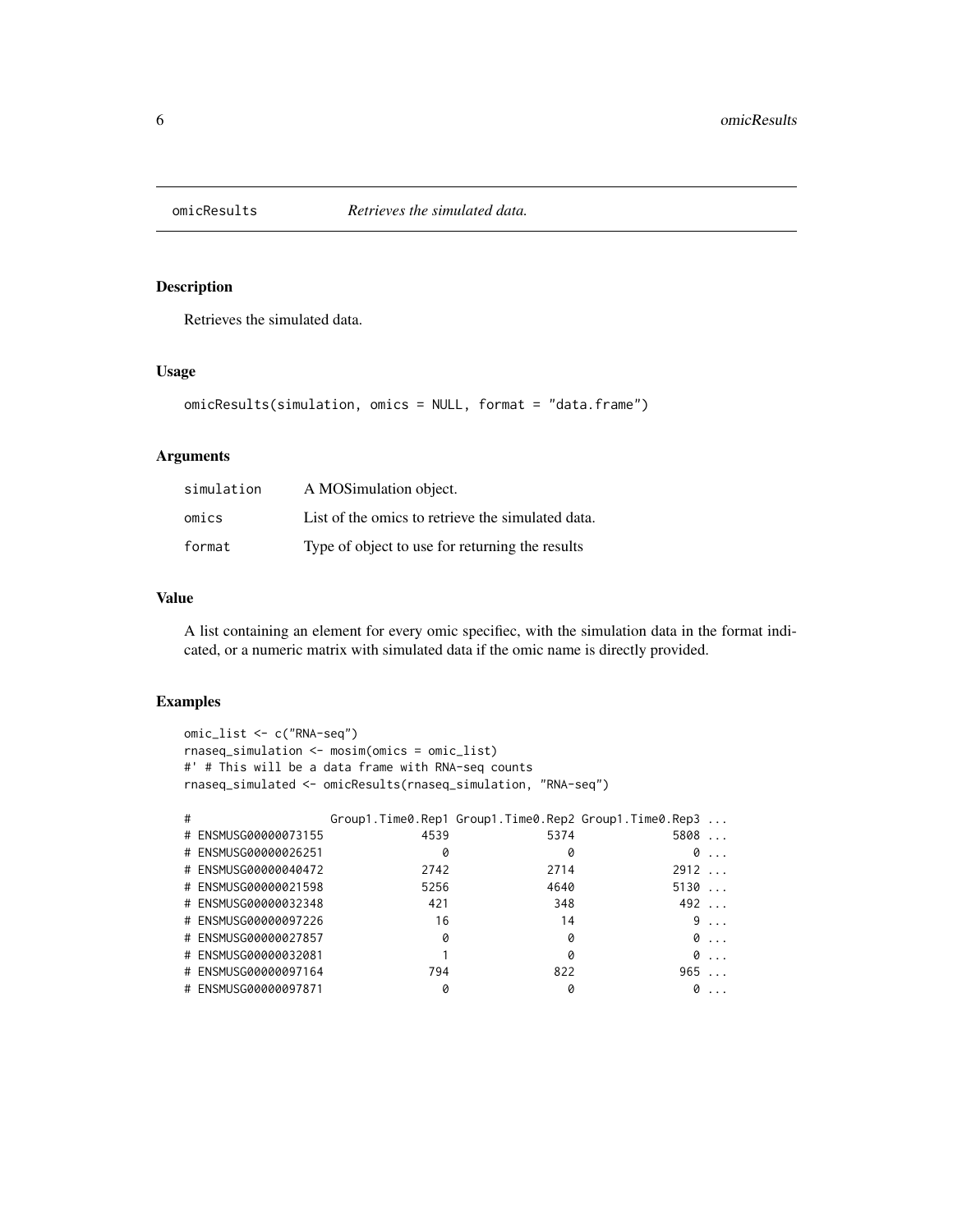<span id="page-6-0"></span>

Retrieves the settings used in a simulation

#### Usage

```
omicSettings(simulation, omics = NULL, association = FALSE,
  reverse = FALSE, only.linked = FALSE, prefix = FALSE,
  include.lagged = TRUE)
```
#### Arguments

| simulation  | A MOSimulation object.                                                                                                                                                       |
|-------------|------------------------------------------------------------------------------------------------------------------------------------------------------------------------------|
| omics       | List of omics to retrieve the settings.                                                                                                                                      |
| association | A boolean indicating if the association must also be returned for the regulators.                                                                                            |
| reverse     | A boolean, swap the column order in the association list in case we want to use<br>the output directly and the program requires a different ordering.                        |
| only.linked | Return only the interactions that have an effect.                                                                                                                            |
| prefix      | Logical indicating if the name of the omic should prefix the name of the regula-<br>tor.                                                                                     |
|             | include. lagged Logical indicating if interactions with transitory profile and different minimum/maximum<br>time point between gene and regulator should be included or not. |

#### Value

A list containing a data frame with the settings used to simulate each of the indicated omics. If association is TRUE, it will be a list with 3 keys: 'associations', 'settings' and 'regulators', with the first two keys being a list containing the information for the selected omics and the last one a global data frame giving the merged information.

#### Examples

```
omic_list <- c("RNA-seq", "miRNA-seq")
multi_simulation <- mosim(omics = omic_list)
# This will be a data frame with RNA-seq settings (DE flag, profiles)
rnaseq_settings <- omicSettings(multi_simulation, "RNA-seq")
# This will be a list containing all the simulated omics (RNA-seq
# and DNase-seq in this case)
all_settings <- omicSettings(multi_simulation)
```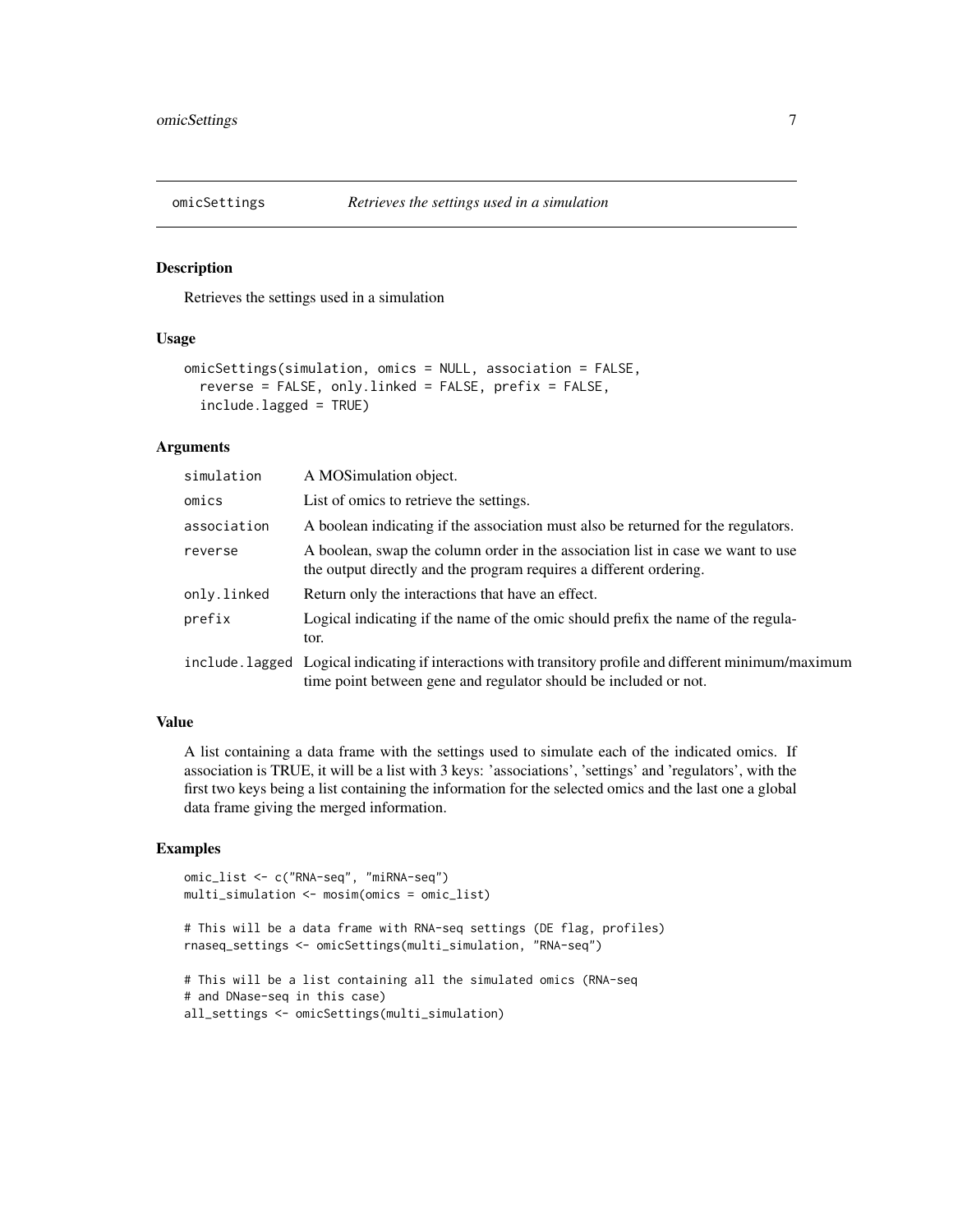<span id="page-7-1"></span><span id="page-7-0"></span>

Set the simulation settings for an omic.

#### Usage

```
omicSim(omic, depth = NULL, totalFeatures = NULL,
  regulatorEffect = NULL)
```
#### Arguments

| omic            | Name of the omic to set the settings.                                                                                                                                           |
|-----------------|---------------------------------------------------------------------------------------------------------------------------------------------------------------------------------|
| depth           | Sequencing depth in millions of counts. If not provided will take the global<br>parameter passed to mosim function.                                                             |
| totalFeatures   | Limit the number of features to simulate. By default include all present in the<br>dataset.                                                                                     |
| regulatorEffect |                                                                                                                                                                                 |
|                 | only for regulatory omics. Associative list containing the percentage of effects<br>over the total number of regulator, including repressor, association and no effect<br>(NE). |

#### Value

A list with the appropiate structure to be given as options in mosim function.

#### Examples

```
omic_list <- c("RNA-seq")
rnaseq_options <- omicSim("RNA-seq", totalFeatures = 2500)
# The return value is an associative list compatible with
# 'omicsOptions'
rnaseq_simulation <- mosim(omics = omic_list,
                           omicsOptions = rnaseq_options)
```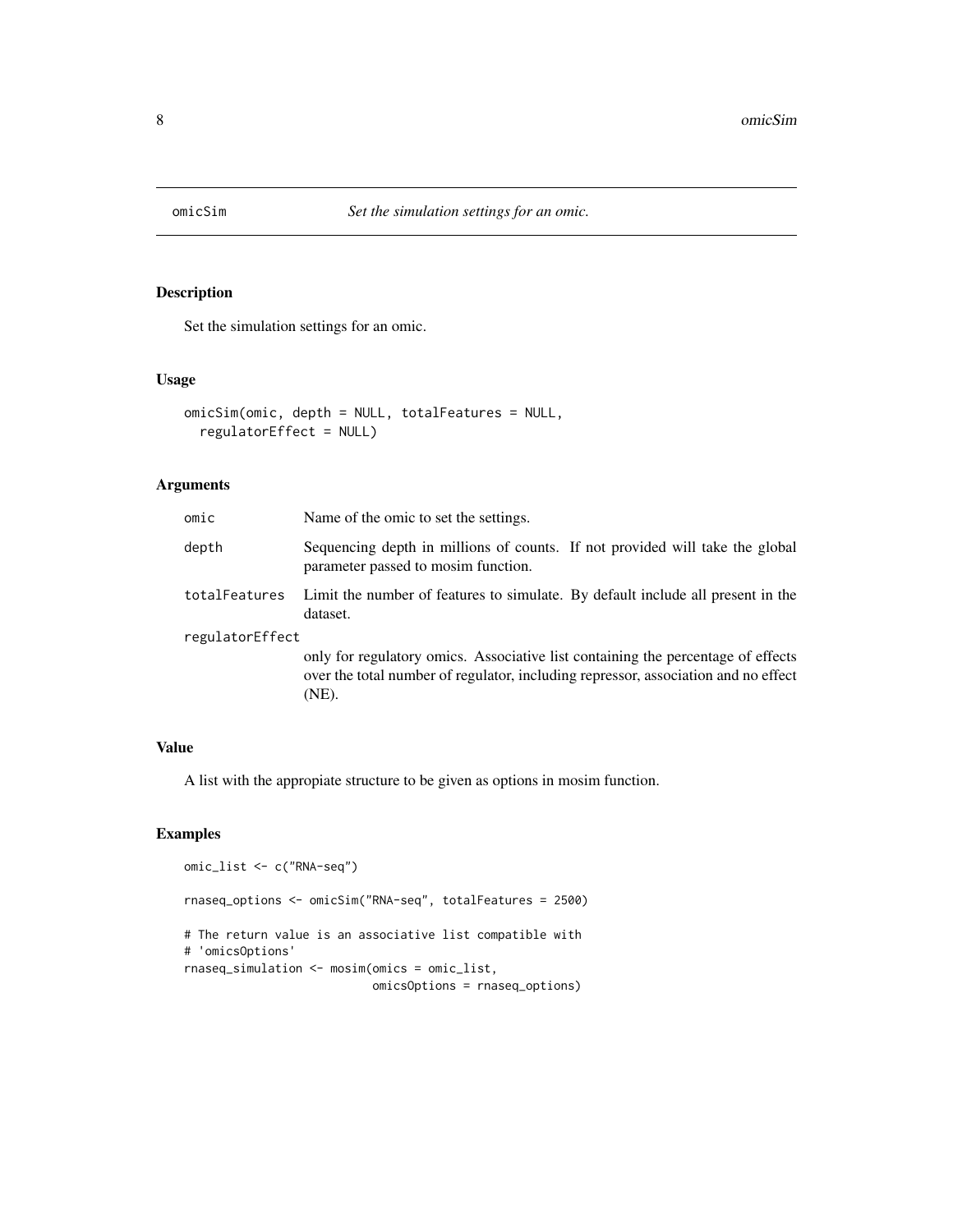<span id="page-8-0"></span>

Generate a plot of a feature's profile for one or two omics.

#### Usage

```
plotProfile(simulation, omics, featureIDS, drawReps = FALSE,
 groups = NULL)
```
#### Arguments

| simulation | A MOSimulation object                                                                                              |
|------------|--------------------------------------------------------------------------------------------------------------------|
| omics      | Character vector of the omics to simulate.                                                                         |
| featureIDS | List containing the feature to show per omic. Must have the omics as the list<br>names and the features as values. |
| drawReps   | Logical to enable/disable the representation of the replicates inside the plot.                                    |
| groups     | Character vector indicating the groups to plot in the form "Group $X$ " (i.e. Group1)                              |

#### Value

A ggplot2 object.

#### Examples

```
omic_list <- c("RNA-seq", "miRNA-seq")
rnaseq_simulation <- mosim(omics = omic_list)
plotProfile(rnaseq_simulation,
   omics = c("RNA-seq", "miRNA-seq"),
   featureIDS = list("RNA-seq"="ENSMUSG00000007682", "miRNA-seq"="mmu-miR-320-3p")
)
```
sampleData *Default data*

#### Description

Dataset with base counts and id-gene tables.

#### Usage

sampleData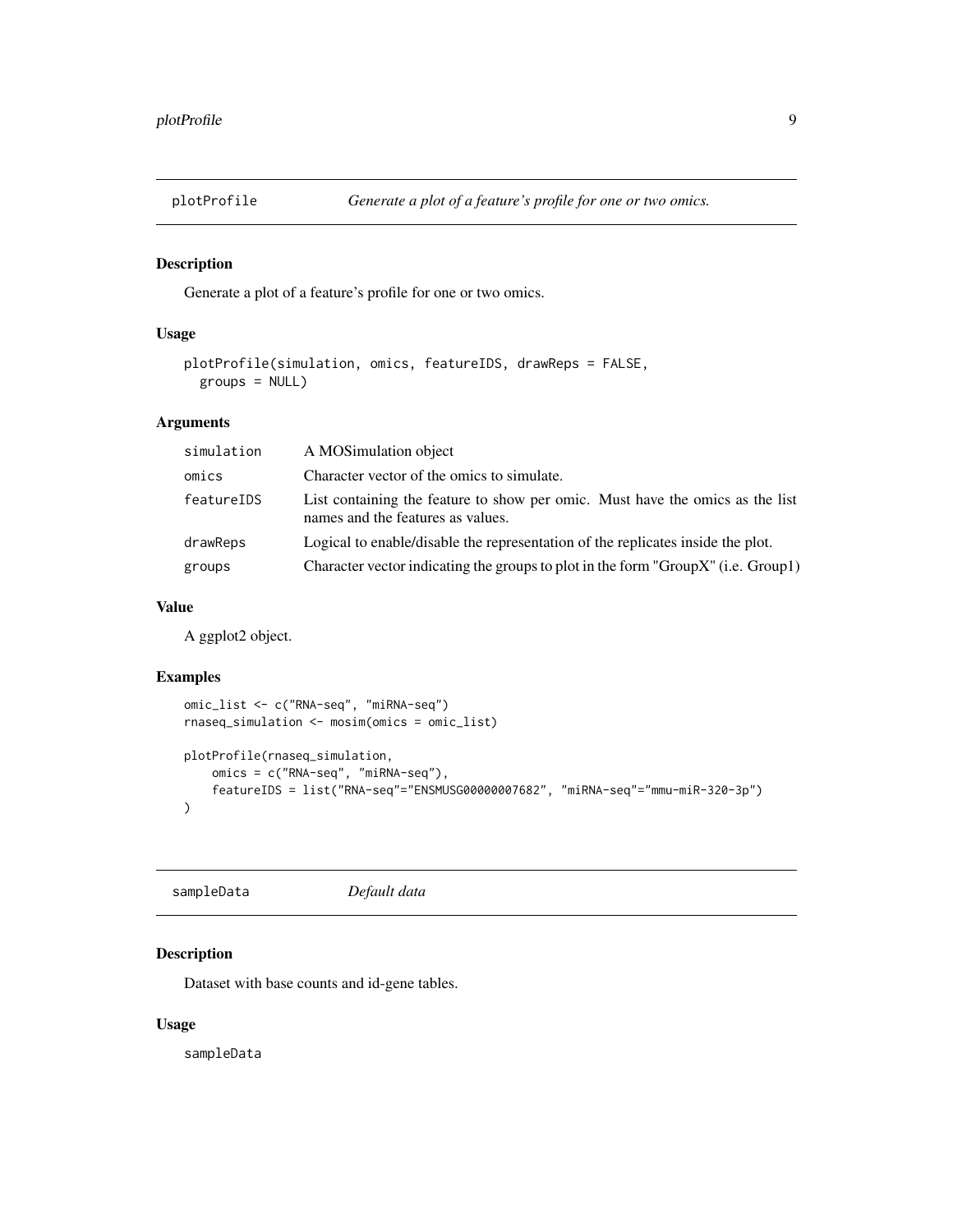#### 10 sampleData

#### Format

An object of class list of length 6.

#### Details

List with 6 elements:

- SimRNAseq data Dataframe with base counts with gene id as rownames. geneLength Length of every gene.
- SimChIPseq data Dataframe with base counts with regions as rownames.

idToGene Dataframe with region as "ID" column and gene name on "Gene" column.

SimDNaseseq data Dataframe with base counts with regions as rownames.

idToGene Dataframe with region as "ID" column and gene name on "Gene" column.

SimMiRNAseq data Dataframe with base counts with miRNA id as rownames. idToGene Dataframe with miRNA as "ID" column and gene name on "Gene" column.

SimMethylseq idToGene Dataframe with region as "ID" column and gene name on "Gene" column.

CpGisland Dataframe of CpG to be used as initialization data, located on "Region" column